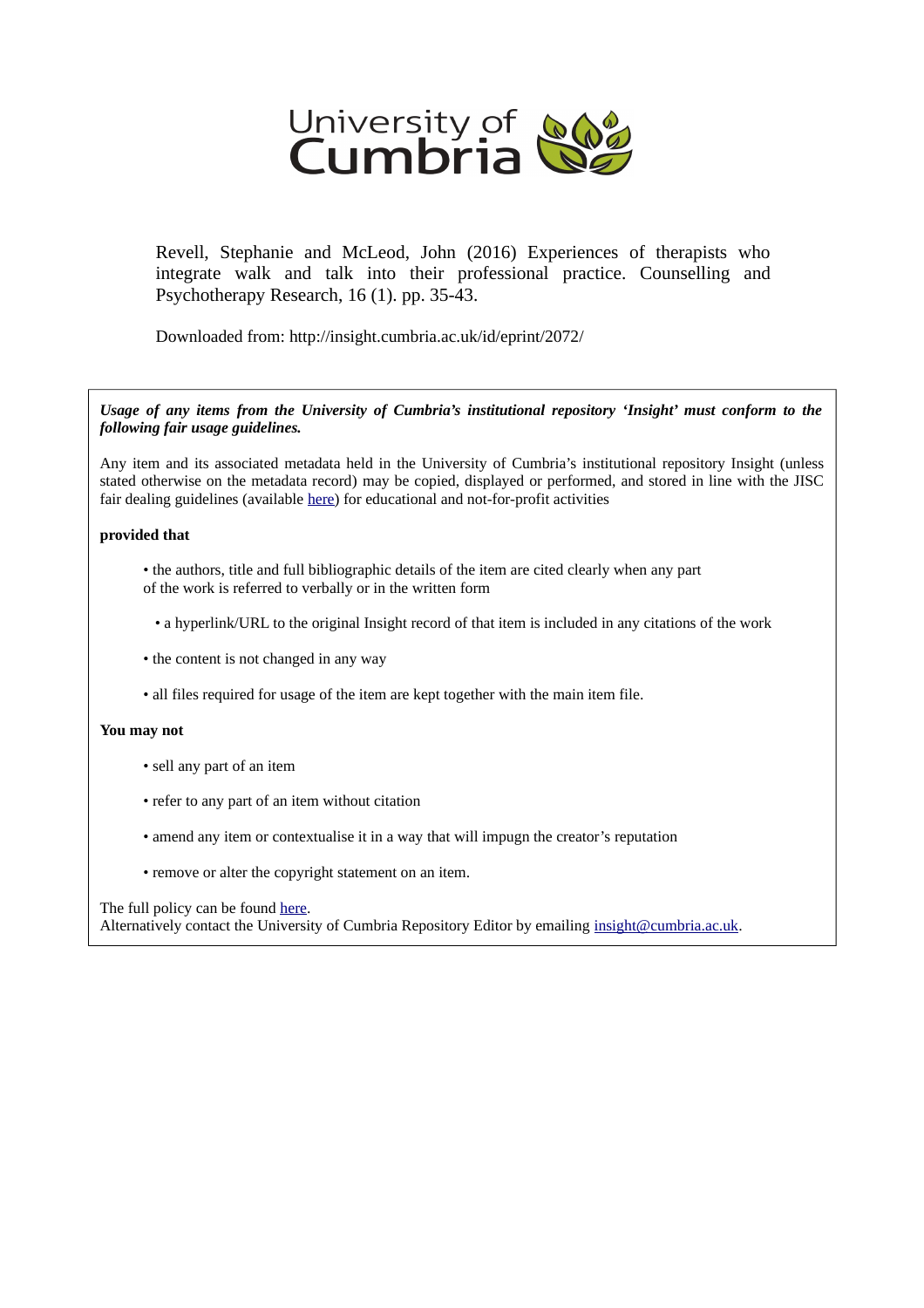# **Experiences of therapists who integrate walk and talk into their professional practice**

## **Stephanie Revell, John McLeod**

#### **Abstract**

### **Background**

There has been increasing interest in recent years in the possibilities arising from conducting psychotherapy in outdoor settings, for example through the use of 'walk and talk' sessions.

### **Aim**

This study aimed to explore the experiences of practitioners who use this approach, in terms of helpful and hindering factors.

### **Method**

Eighteen walk and talk practitioners completed an online mixed-methods questionnaire.

### **Findings**

Participants perceived that walking and talking can help shift 'stuckness' in clients and facilitate psychological processing. In addition, practitioners indicated that walking side by side can promote a collaborative way of working. Hindering factors included working with uncertainty, issues around maintaining boundaries and the requirement to develop new skills.

# **Limitations**

The sample size and use of an online survey limited the amount and richness of information obtained.

# **Implications**

The results suggest that walk and talk is an emergent psychotherapeutic approach, characterised by a substantial degree of consensus across practitioners regarding the rationale for this type of intervention, and the facilitative processes that are supported by it. It would be valuable to develop research-informed guidelines and training opportunities to support safe practice in this area of work.

# **Introduction**

The use of outdoor spaces in counselling and psychotherapy has been steadily developing in recent years. Practices such as nature therapy (Berger & McLeod, [2006\)](http://onlinelibrary.wiley.com/doi/10.1002/capr.12042/full#capr12042-bib-0002), ecotherapy (Buzzell & Chalquist, [2009\)](http://onlinelibrary.wiley.com/doi/10.1002/capr.12042/full#capr12042-bib-0004), outdoor therapy (Revell, Duncan & Cooper, [2014;](http://onlinelibrary.wiley.com/doi/10.1002/capr.12042/full#capr12042-bib-0024) Jordan, [2015\)](http://onlinelibrary.wiley.com/doi/10.1002/capr.12042/full#capr12042-bib-0501), wilderness therapy (Davis-Berman & Berman, [2008\)](http://onlinelibrary.wiley.com/doi/10.1002/capr.12042/full#capr12042-bib-0009) and adventure therapy (Gass, Gillis & Russell, [2012\)](http://onlinelibrary.wiley.com/doi/10.1002/capr.12042/full#capr12042-bib-0014) have raised awareness of how the outdoor environment can aid both physical and psychological well-being. 'Walk and talk' describes a type of counselling where the counsellor and client walk together outdoors during therapy sessions (Doucette, [2004;](http://onlinelibrary.wiley.com/doi/10.1002/capr.12042/full#capr12042-bib-0010) Hays, [1999\)](http://onlinelibrary.wiley.com/doi/10.1002/capr.12042/full#capr12042-bib-0015). Walk and talk offers an accessible means of integrating nature and physical activity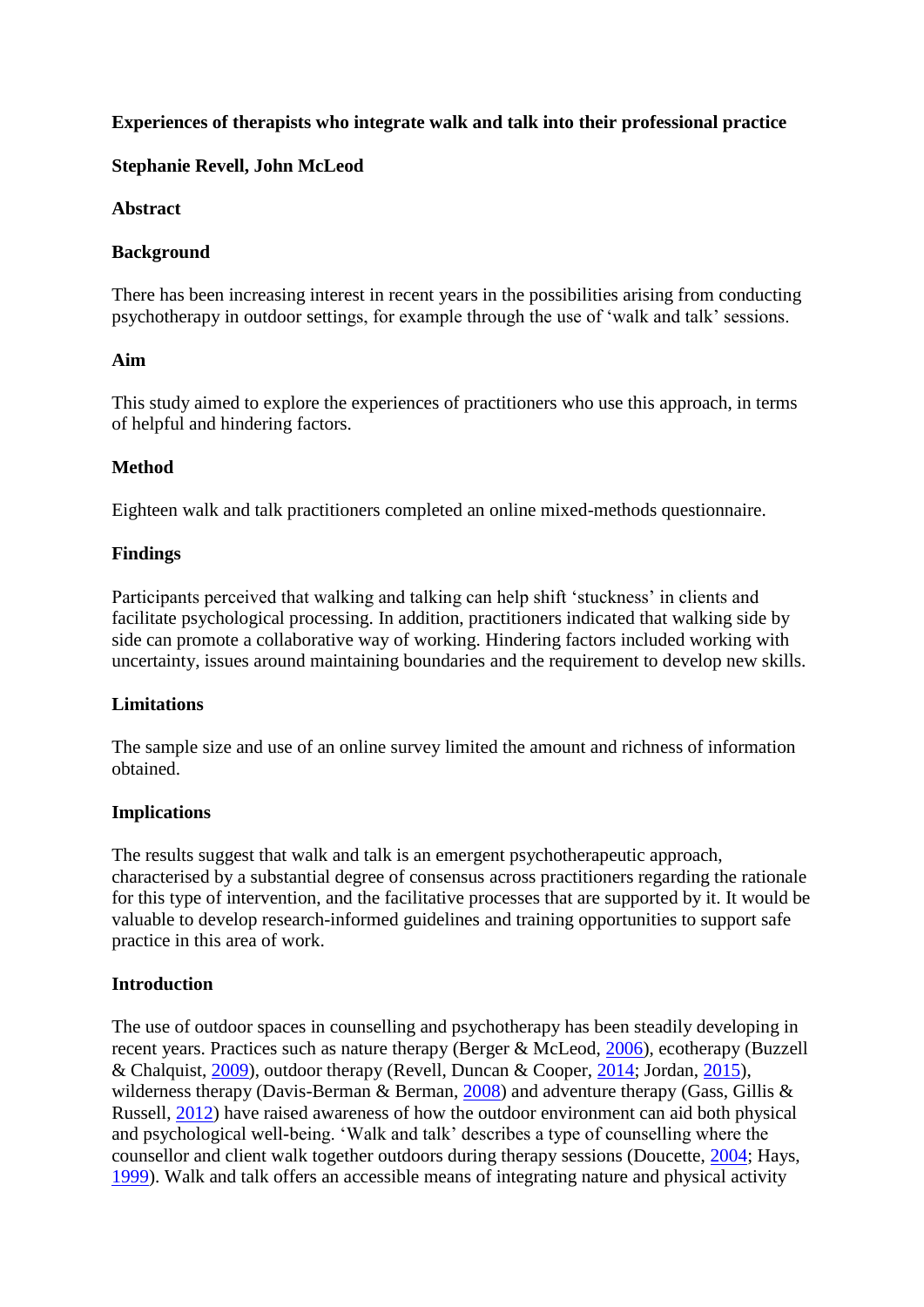within routine therapy practice and does not attract costs associated with other variants of outdoor-based therapy (such as wilderness and adventure therapy).

General support for the concept of walk and talk can be found in the literature on walking and well-being. There is considerable evidence that walking has numerous benefits, including enhanced psychological processing (Hays, [1999\)](http://onlinelibrary.wiley.com/doi/10.1002/capr.12042/full#capr12042-bib-0015), alleviation of depressive symptoms (Pickett, Yardley & Kendrick, [2012\)](http://onlinelibrary.wiley.com/doi/10.1002/capr.12042/full#capr12042-bib-0022) and improved self-esteem and mood (Barton, Hine & Pretty, [2009\)](http://onlinelibrary.wiley.com/doi/10.1002/capr.12042/full#capr12042-bib-0001). Further support for walk and talk can be identified in research into the inherent benefits that can be gained through spending time in nature (Jordan, [2015\)](http://onlinelibrary.wiley.com/doi/10.1002/capr.12042/full#capr12042-bib-0501).

Spending time in natural environments is linked to positive outcomes such as a decrease in symptoms of depression and anxiety (MIND, [2007\)](http://onlinelibrary.wiley.com/doi/10.1002/capr.12042/full#capr12042-bib-0021), alleviation of stress (Pretty et al., [2007\)](http://onlinelibrary.wiley.com/doi/10.1002/capr.12042/full#capr12042-bib-0023) and increased overall well-being (Mayer, McPherson Frantz, Bruehlman-Senecal & Dolliver, [2009\)](http://onlinelibrary.wiley.com/doi/10.1002/capr.12042/full#capr12042-bib-0019). Furthermore, it is suggested that bodily movement within natural environment settings produces positive impacts on cognitive processes (Corazon, Schilhab & Stigsdotter, [2011\)](http://onlinelibrary.wiley.com/doi/10.1002/capr.12042/full#capr12042-bib-0007).

Walk and talk has received relatively little attention from the research field. In a qualitative study, Doucette [\(2004\)](http://onlinelibrary.wiley.com/doi/10.1002/capr.12042/full#capr12042-bib-0010) explored the benefits of walk and talk therapy for behaviourally challenged youths by conducting interviews with clients and found that the impact of therapy was enhanced by being outdoors and engaging in exercise and that the walking component allowed for physical release and aided problem-solving. Studies of professional knowledge, in which practitioners report on their experience in relation to a specific area of work, represent a valuable research strategy in emerging areas of practice (Chartas & Culbreth, [2001;](http://onlinelibrary.wiley.com/doi/10.1002/capr.12042/full#capr12042-bib-0005) Christianson & Everall, [2009;](http://onlinelibrary.wiley.com/doi/10.1002/capr.12042/full#capr12042-bib-0006) Finn & Barak, [2010;](http://onlinelibrary.wiley.com/doi/10.1002/capr.12042/full#capr12042-bib-0012) Fox, [2011;](http://onlinelibrary.wiley.com/doi/10.1002/capr.12042/full#capr12042-bib-0013) Karakurt, Dial, Korkow, Manfield & Banford, [2013;](http://onlinelibrary.wiley.com/doi/10.1002/capr.12042/full#capr12042-bib-0017) van Rooij, Zinn, Schoenmakers & van de Mheen, [2012\)](http://onlinelibrary.wiley.com/doi/10.1002/capr.12042/full#capr12042-bib-0025). To date, one professional knowledge study has been carried out in the area of walk and talk. McKinney [\(2011\)](http://onlinelibrary.wiley.com/doi/10.1002/capr.12042/full#capr12042-bib-0020) interviewed 11 walk and talk therapists in the USA. These informants reported a wide range of motivations for using walk and talk methods: client choice, personal beliefs and experience, awareness of research from related fields and the desire to increase physical activity and connection with nature. Positive outcomes observed by these practitioners included equality in the relationship and client experiential processing being enhanced through walking side by side. A number of limitations of walk and talk methods were also described: weather, lack of support from colleagues and perceptions of clients. At the present time, no controlled outcome studies of walk and talk therapy have been published.

The aim of this study was to document the professional knowledge of walk and talk practitioners in the UK. For the purposes of this study, walk and talk was defined as 'individual counselling/psychotherapy where some or all of the contracted sessions have taken place in an out-of-doors setting where both client and therapist walk during the therapeutic session'.

# **Method**

This study utilised a mixed-methods approach (Creswell & Plano-Clark, [2011;](http://onlinelibrary.wiley.com/doi/10.1002/capr.12042/full#capr12042-bib-0008) Tashakkori & Teddlie, [2003\)](http://onlinelibrary.wiley.com/doi/10.1002/capr.12042/full#capr12042-bib-0026) to collect standard information from a sample of practitioners, while at the same time making it possible for each participant to report on his or her own individual experience.

#### **Participants**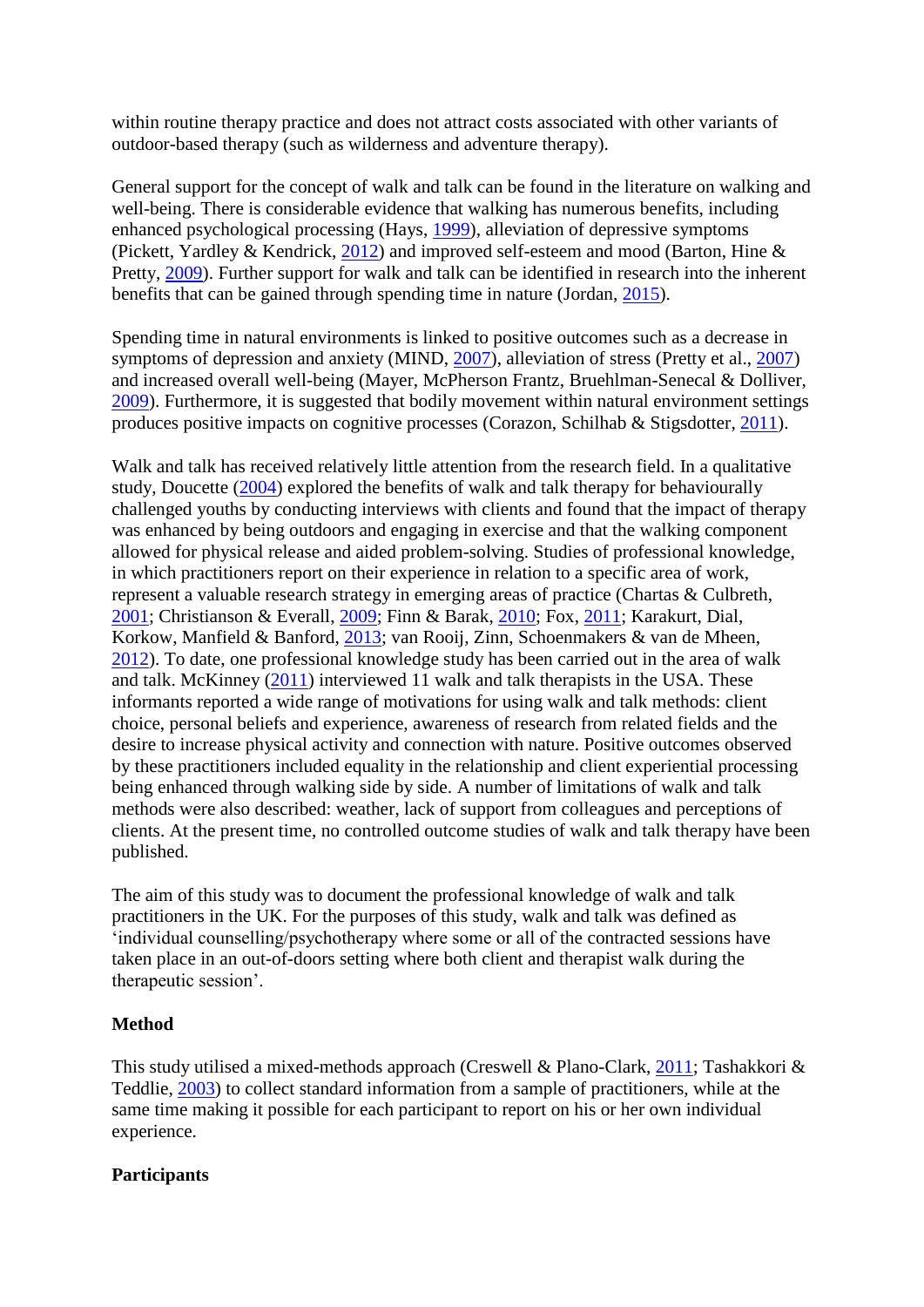An objective of the study was to gather the views of all practitioners within the UK who advertised as offering walk and talk therapy sessions to individual clients. As there is currently a lack of recognised terminology associated with outdoor-based therapies, a range of search terms were employed to discover the current provision of walk and talk therapy sessions. The following search terms were used: 'walk and talk therapy UK'; 'outdoor therapy'; 'ecotherapy'; 'nature therapy'; 'outdoor counselling'; 'walking therapy'. Particular attention was paid to the descriptions offered on practitioner websites, to ascertain the type of outdoor therapy experience that was being offered in order to keep the focus of this study centred on walking during the therapeutic session and not branching out into other variants of outdoor therapy practice. Potential participants were emailed directly and invited to take part in the anonymous online questionnaire. A link to access the questionnaire was included within the invitation email. Notices were also placed on relevant online research forums such as BACP and Linkedin, inviting contact from practitioners who employed this approach.

### **Data collection**

An online questionnaire was constructed and hosted by Bristol Online Surveys (BOS). The questionnaire contained 24 questions that were constructed to enable both qualitative and quantitative responses. The first 12 questions included demographic information, such as professional qualifications, affiliations and participant experience as a counsellor/psychotherapist and of offering walk and talk, reasons for incorporating walk and talk into practice, and length and location of walk and talk sessions. Separate sections of the survey invited respondents to use a 5-point scale to rate a series of statements concerning helpful and hindering aspects of walking and being outdoors. The statements used in these items were compiled from existing literature and from statements on walk and talk practitioner websites. Open-ended items elicited personal accounts of experiences of both the walking and outdoor elements of walk and talk, during therapeutic work with clients. The wording of these items was based on the Helpful Aspects of Therapy form (Elliott, [1993;](http://onlinelibrary.wiley.com/doi/10.1002/capr.12042/full#capr12042-bib-0011) Llewelyn, [1988\)](http://onlinelibrary.wiley.com/doi/10.1002/capr.12042/full#capr12042-bib-0018). A text box was provided for respondents to record their answers. They were then requested to rate how helpful they found these aspects, using a 5-point scale: neutral, slightly helpful, moderately helpful, greatly helpful and extremely helpful.

#### **Pilot**

The online questionnaire was piloted for content and face validity on a number of colleagues known to the researcher. They received a link to the questionnaire and were invited to offer feedback on the questions contained within the questionnaire. Although the Helpful and Hindering ratings were primarily designed to allow analysis of responses to specific items, a reliability analysis was also conducted on data collected within the study, to explore the extent of interitem consistency. Cronbach alphas of .88 were recorded for the Helpful items and .91 for Hindering items, indicating a satisfactory degree of internal reliability.

#### **Ethical procedure**

The study focused on professionals' experiences of offering walk and talk and did not seek sensitive information regarding participants or their clients. All participants were required to read two information pages prior to taking part. Consent was conveyed by participants ticking an 'I agree' option before being able to access the questionnaire. Participants could withdraw at any time. Participants completed the questionnaire anonymously unless they chose to leave their contact details indicating their willingness to be contacted for a follow-up interview. All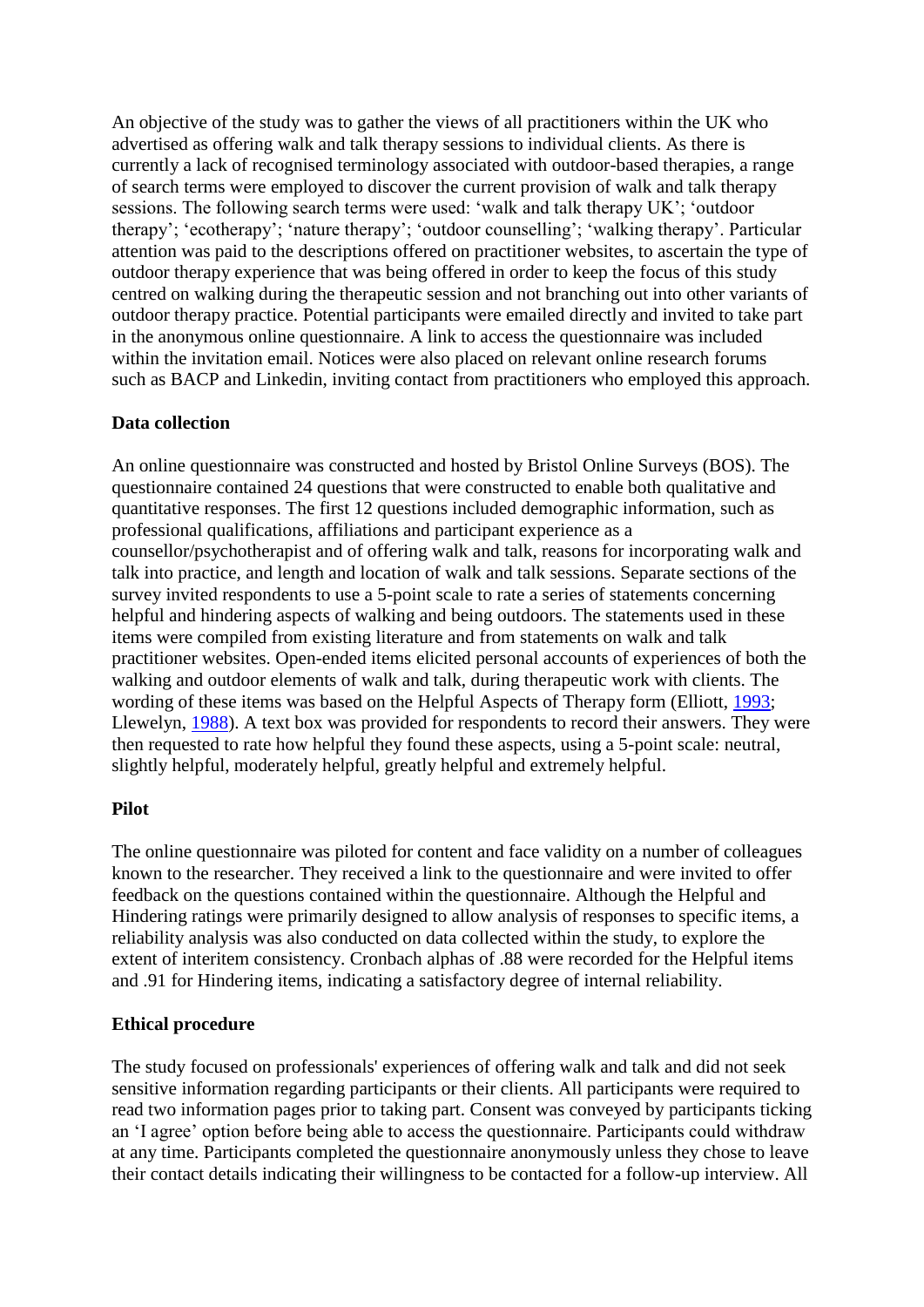participant-identifying information was stored securely for the duration of the research project. Ethical permission was received from the Research Ethics Committee at Glasgow Caledonian University.

# **Analysis**

Quantitative data were analysed with descriptive statistics. Qualitative data were analysed using thematic analysis (Braun & Clarke,  $2006$ ). All participants responded to each of the open-ended questions, with responses ranging in length from a brief sentence to a paragraph. Themes were identified by the first author and were agreed upon through discussion with a colleague who read the data independently. Theme analysis was audited by the second author.

### **Reflexive statement**

The first author is a qualified counsellor who holds personal beliefs about the restorative aspects associated with the outdoors and the benefits of walking. She has experience of working therapeutically in outdoor settings and feels there is great scope for the development of this approach that is supported by research incorporating client experiences. The second author is an experienced researcher and therapist with an interest in innovative approaches to therapy, but with no direct experience of outdoor practice.

### **Results**

A total of 32 therapists were located, who described themselves as offering walk and talk therapy sessions. Five practitioners contacted the researcher expressing an interest in the study but stating that they did not feel they fit the criteria for participation due to a lack of client uptake of walk and talk sessions. Nine potential participants who were contacted did not complete the survey, for reasons that are not known. Completed questionnaires were eventually received from 18 participants, 11 (61.1%) female and seven (38.9%) male, the majority aged between 46 and 60 (72.2%,  $n = 13$ ). Respondents tended to be experienced psychotherapeutic practitioners with more than five years of post-qualification experience  $(61.1\%, n = 11)$  and had been integrating walk and talk into their practice for one to two years. The two main psychotherapeutic approaches that were identified as being most utilised in informing the walk and talk practice of participants were person-centred and integrative. Other therapy orientations that were used by participants included CBT, mindfulness-based CBT, Gestalt, psychodynamic, ecopsychology, ecosystemic and humanistic.

The findings of the study are presented in three sections: (i) characteristics of walk and talk practice, (ii) rating scale data on participant perceptions of helpful/hindering aspects and (iii) thematic analysis of open-ended qualitative sections of the questionnaire.

#### **Characteristics of walk and talk practice**

The duration of walk and talk sessions was generally indicated to be either up to one hour  $(61.1\%; n = 11)$  or between one and two hours in length  $(33.3\%; n = 6)$ . Locations that walk and talk sessions were held in varied – with forest/woodland and countryside being reported as the two most common environments. City and town streets, mountains and seaside settings were the least common settings encountered.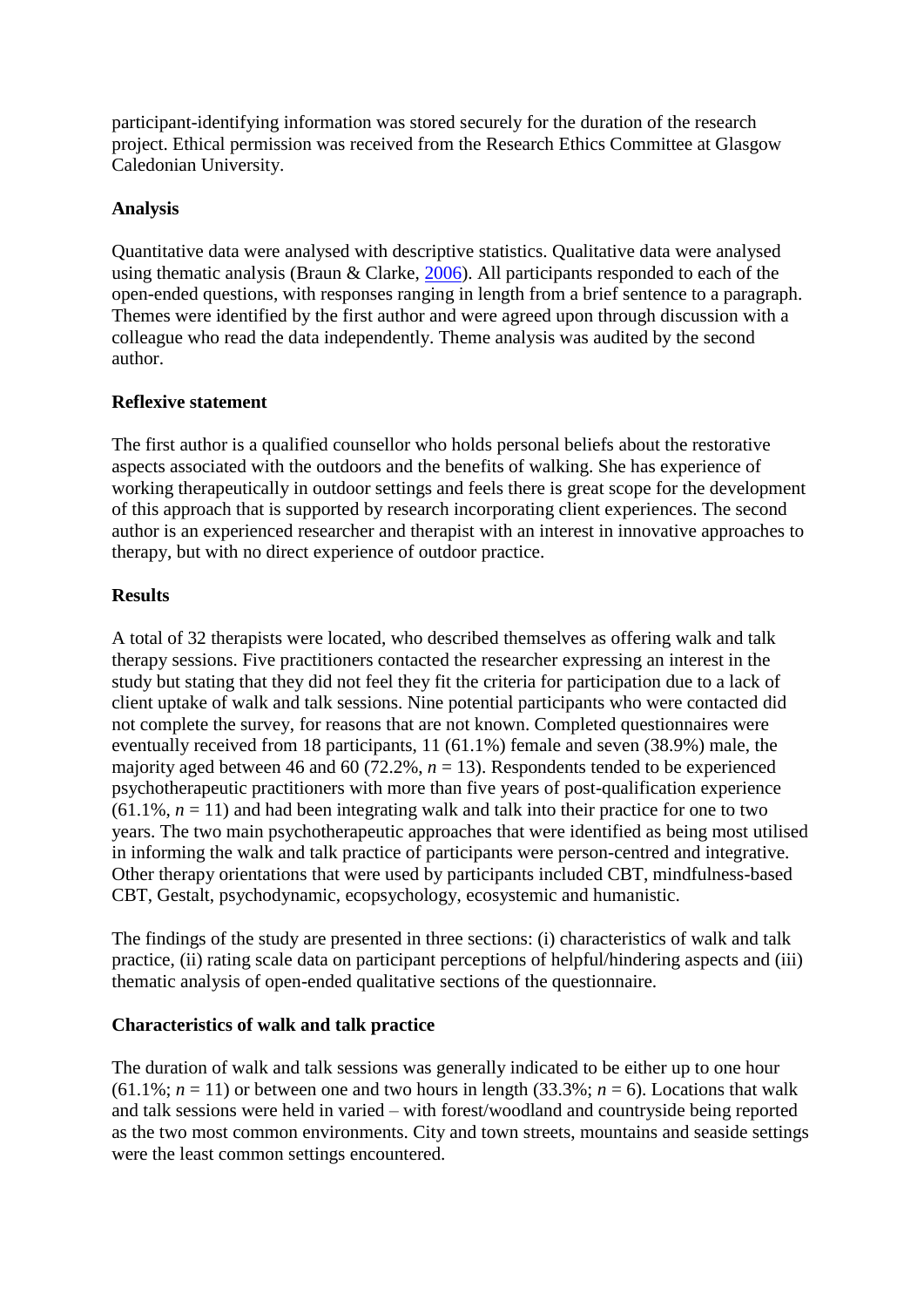# **Practitioner evaluation of walk and talk practice**

Therapist personal belief about the outdoors and/or walking was the main reason that had led participants to offer walk and talk sessions (16 participants; 88.8%). The second most common reason was the desire to offer a variety of methods in their therapy (14; 77.7%). Twelve participants (66%) mentioned that they had read research supporting the use of walk and talk within therapy.

Participants' perceptions of the relative helpfulness of various elements of walk and talk practice are presented in Tables [1](http://onlinelibrary.wiley.com/doi/10.1002/capr.12042/full#capr12042-tbl-0001) and [2.](http://onlinelibrary.wiley.com/doi/10.1002/capr.12042/full#capr12042-tbl-0002) Ratings were made using a 5-point scale, with a high score indicating the strongest level of agreement. Participants regarded the outdoor element as slightly more helpful than the walking element within walk and talk sessions. In general, participants indicated no difference between how hindering either the walking or outdoor aspects of walk and talk sessions were, with both elements on average being ranked between the 'not at all and slightly hindering'. Overall, respondents reported that offering walk and talk had been a positive experience for them, with a mean of 7.8 ( $SD = 1.1$ ): between the points on the scale labelled moderately helpful and greatly helpful on the 9-point scale used in this section of the survey.

Table 1. Perceived benefits of walk and talk therapy for clients

| Perceived benefits of walk and talk                                                                       | <b>Mean SD</b> |                   |
|-----------------------------------------------------------------------------------------------------------|----------------|-------------------|
| Walking and talking during a therapy session helps clients to get 'unstuck'                               | 4.1            | .6                |
| Walk and talk therapy strengthens clients connection between body and mind                                | 4.1            | .9                |
| Walking side by side with a clients helps them to open up                                                 | 4.0            | $\boldsymbol{.8}$ |
| Clients achieve a greater sense of overall well-being through walk and talk therapy                       | 4.0            | .8                |
| The process of clients self-discovery is promoted in a more holistic way through<br>walk and talk therapy | 4.0            | .9                |
| Walking together during walk and talk therapy promotes equality in the therapeutic<br>relationship        | 3.9            | $\boldsymbol{.8}$ |
| Being outdoors during a therapy session enhances the therapeutic process                                  | 3.9            | .9                |
| Walk and talk therapy encourages deeper ways of thinking                                                  | 3.9            | .9                |
| Walk and talk therapy is less intimidating for clients compared to indoor seated<br>therapy               | 3.8            | .8                |
| Through walk and talk therapy, the overall counselling process is enhanced                                | 3.7            | $\boldsymbol{.8}$ |
| Lack of eye contact is more comfortable for the client                                                    | 3.7            | $\boldsymbol{.8}$ |
| Walk and talk therapy improves physical fitness of the client                                             | 3.6            | $\boldsymbol{.8}$ |
| Clients resolve issues quicker through walk and talk therapy compared to indoor<br>seated therapy         | 2.9            | $\boldsymbol{.8}$ |
| Table 2. Therapist experiences of walk and talk                                                           |                |                   |
| Therapists experiences of walk and talk                                                                   | <b>Mean SD</b> |                   |

| I believe that offering a variety of the rapeutic experiences (such as walk and talk)<br>is useful to clients | 4.5           |  |
|---------------------------------------------------------------------------------------------------------------|---------------|--|
| I generally feel invigorated when doing walk and talk therapy sessions                                        | 4.3 .5        |  |
| I generally have no trouble being focused on my client during walk and talk<br>therapy sessions               | $4.3 \quad 8$ |  |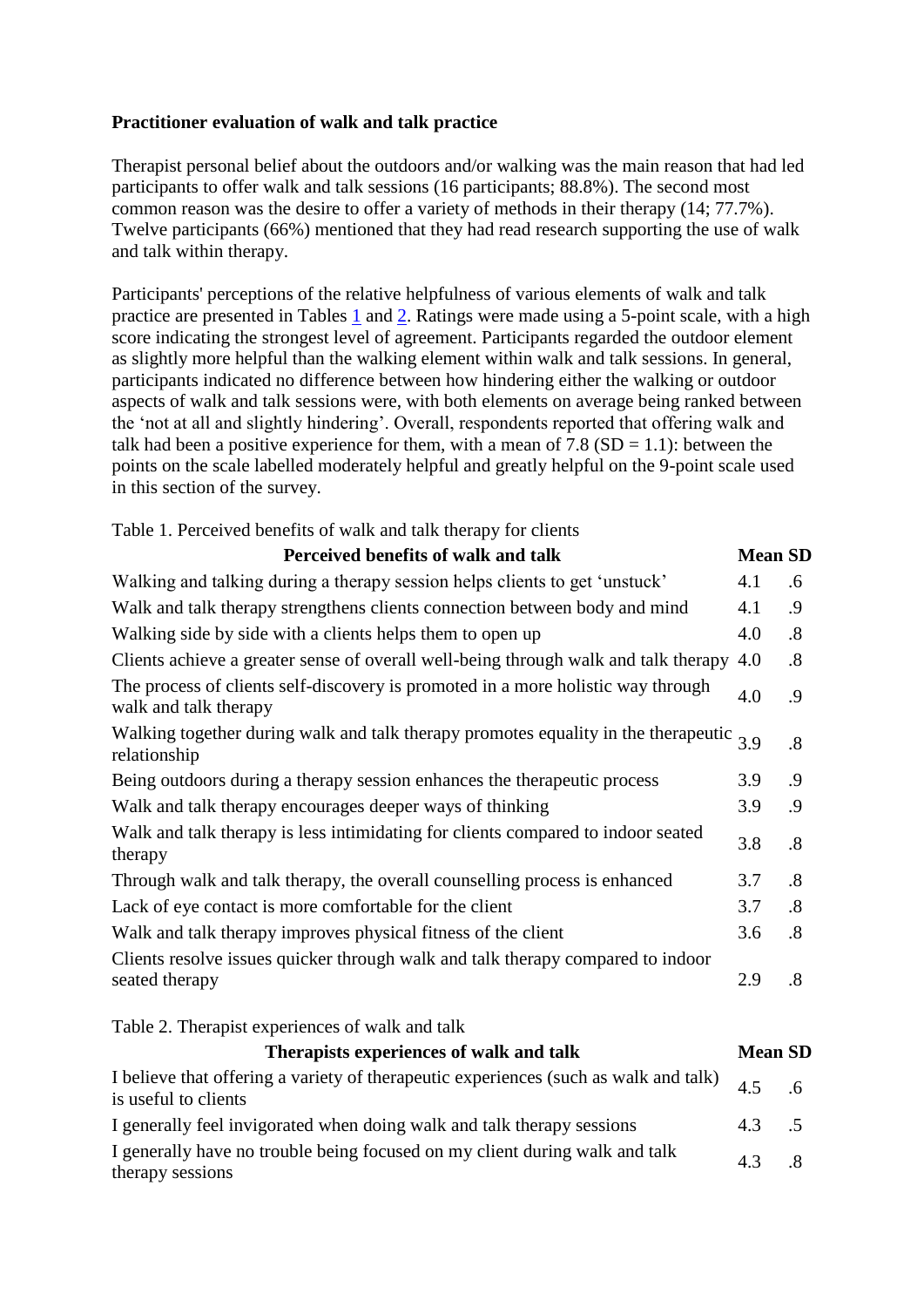| Therapists experiences of walk and talk                                                                     | <b>Mean SD</b> |        |
|-------------------------------------------------------------------------------------------------------------|----------------|--------|
| I generally have clear thought processes during walk and talk sessions                                      | 4.1            | .8     |
| Offering walk and talk therapy has been beneficial for my professional<br>development                       | 4.1            | .7     |
| I believe that walk and talk therapy offers mutual benefits to both client and<br>therapist                 | 4.1            | .8     |
| Offering walk and talk therapy has reduced my own stress levels                                             | 3.8            | 1.0    |
| I do some of the best therapeutic work during walk and talk sessions                                        | 3.6            | $.8\,$ |
| I am physically fitter since starting walk and talk sessions with clients                                   | 3.4            | 1.0    |
| I sometimes get distracted by things happening in the environment during walk and $_{2.9}$<br>talk sessions |                | 1.0    |
| I find walk and talk mentally demanding to do with my clients                                               | 2.7            | 11     |

The two statements where participants indicated the highest levels of agreement were that walking and talking can shift 'stuckness' in clients and that walk and talk strengthens the connection between body and mind. In addition, practitioners indicated that the experience of walking side by side helped clients to open up, enhancing overall well-being, and that walk and talk promoted a holistic approach for client self-discovery. On the whole, respondents did not agree that clients resolved issues quicker through walk and talk compared with indoor therapy.

Results indicate that practitioners showed a high degree of agreement that offering a variety of experiences (such as walk and talk) is useful to clients. Respondents also indicated that they felt invigorated when doing walk and talk and that they generally had no trouble being focused on their clients during walk and talk sessions. On the whole respondents did not agree that walk and talk was mentally demanding or that they were distracted by things happening in the environment during walk and talk sessions.

# **Qualitative thematic analysis**

Eight themes emerged from analysis of participant qualitative statements in response to openended items that invited their views on helpful and hindering aspects of walk and talk sessions.

# **Helpful aspects of walk and talk**

Participants described a number of ways in which they believed that conducting walk and talk therapy had been beneficial. Each of the helpfulness themes outlined below was reported by at least half of participants in the study.

# **Facilitating collaborative engagement**

Walk and talk sessions were seen as promoting equality within the therapeutic relationship as both therapist and client shared the experience together, and this 'tangible' aspect was seen to enhance the therapeutic alliance. Additionally, equality was further facilitated through clients being able to choose whether or not to walk, where to walk and what pace to walk at. A sense of informality was identified as being present throughout walk and talk sessions, and this was seen to be helpful as it was experienced as informal and less intimidating: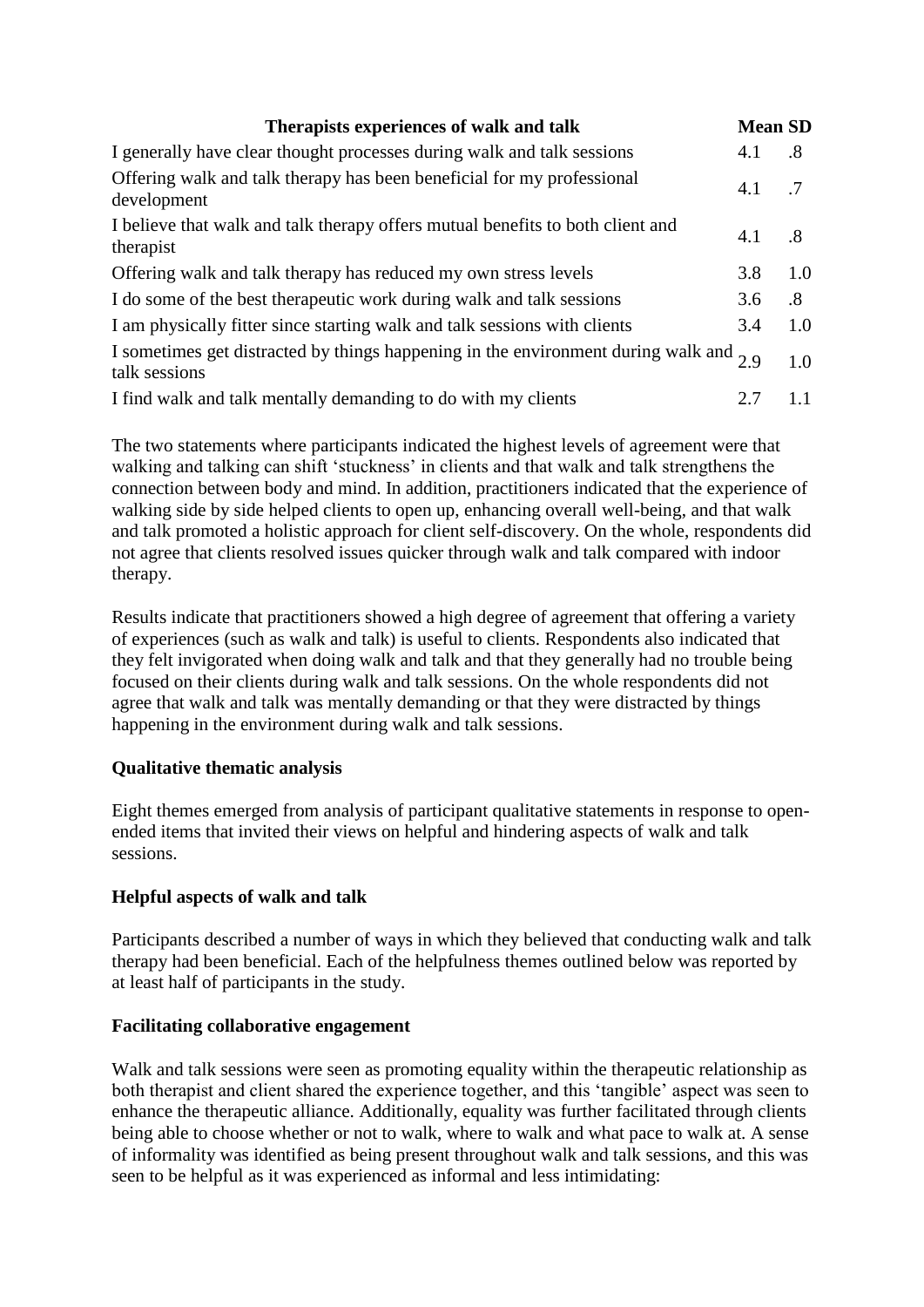Opportunity to work as team – gates/stiles/traffic warnings/slippery ground, helps to build relationship. Working together to find pace which suits both.

More equal power dynamic on neutral territory and without 'expert' props of a carefully constructed counselling room. Informality, more casual tone.

### **Encountering different relational embodiment**

The change in physicality between client and therapist from being seated face-to-face to standing and walking side by side was identified as helpful during a walk and talk session. It was suggested that these benefits were gained through lack of eye contact, therefore easing tension for some clients. Additionally, it encouraged an ease and informality within a session while at the same time offering a physical representation of 'being alongside' clients:

While you are walking side by side, rather than sitting face-to-face, some clients find it easier to express difficult and painful emotions or events in their lives.

### **Gaining new insights through moving**

The act of movement was viewed as an important helpful aspect in walk and talk as the bodily movement forwards was seen to facilitate a mirrored internal process (i.e. develop new awareness and have greater ability to problem solve). The physical rhythm was also identified as bringing energy to the session which was helpful for the overall therapeutic process. The release of endorphins through movement was also identified as a helpful 'feel good' factor on a physiological level.

It allows the client to take control of the pace and exercise raises the endorphin levels so the client will feel naturally lifted and therefore more open.

My clients have mentioned they feel the gentle exercise is also beneficial to their overall sense of wellbeing.

The physical movement heightens positive energy and clarity of thought often creating a psychological state more open to therapeutic movement and change.

It helps clients that they are in a natural environment, not in an office (as a lot of clients spend a lot of time in an office).

Exercise helps to encourage clients to get 'out of their heads' and 'into their bodies' …and helps them to reconnect with their capacity for joy and living.

#### **Experiencing the outdoor environment**

Outdoor and nature based settings were considered to offer healing and restoration through a sense of freedom, space and openness. The multisensory aspect of outdoors was helpful in that it allowed metaphorical connections that aided psychological process and also added an authenticity to the sessions. The opportunity to journey through and be in an outdoor environment allowed a sense of connection to develop between self and nature:

Being in touch with nature enhances creativity and freedom to speak.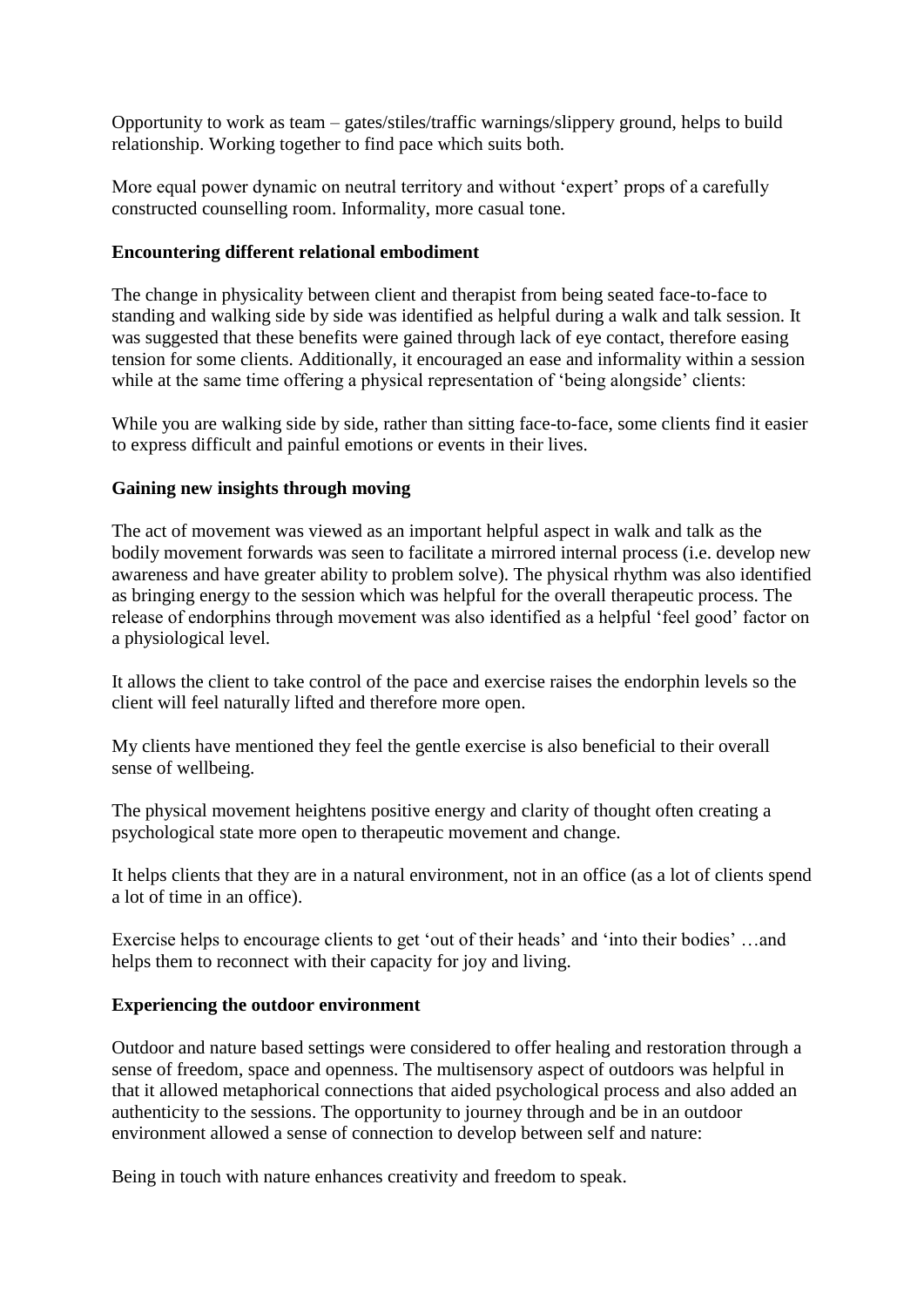Being outdoors allows for space in therapy, physically and mentally.

Being outdoors helps the client to get in touch with them self as the path is always going forward and unconsciously they can see natural growth all around.

Contact with the other-than-human and more-than-human can be transformative in many ways.

#### **Hindering aspects of walk and talk**

Five (27.7%) participants reported there was nothing hindering about walk and talk sessions. The remaining thirteen responses indicated that hindering aspects were generally related to the practicalities associated with walk and talk sessions.

### **Working with uncertainty**

The weather was a main hindering aspect that was identified. This included rain, cold and windy conditions – all affecting the session in some way. Walking on an unfamiliar route was also seen as hindering as this could affect the timing of the session. The potential encountering of other walkers and dogs was also acknowledged as hindering aspects of walk and talk.

### **Attending to the therapeutic process**

The development of new skills to hold the therapeutic process while walking was identified. Aspects such as not having eye contact with clients relied on other ways of making contact with clients within the session. Additionally, the physicality of walking side by side, sometimes resulted in not hearing clients clearly, therefore had the potential to interrupt the therapeutic process. Both clients' and therapists' attention could be affected by the view, and this was seen to raise the potential for the therapeutic process to be interrupted. The outdoor environment was seen as a space and place for reflection, with the potential for this to tap into 'philosophical' mode with clients, and therefore, therapists may need to be more directive of the therapeutic process within the session.

Focus can sometimes be 'pulled' by a view, a hill and so forth.

It took time to learn how to hold my therapeutic perspective while negotiating the practicalities of walking.

# **Maintaining boundaries**

Aspects such as timing of sessions and the potential for seeing people that were known to either therapist or client were raised. The potential to be overheard during the session was also acknowledged. Additionally, clients who did not come prepared with adequate or appropriate footwear/clothing were also seen as a hindering aspect as this raised questions relating to the broader aspect of responsibility within the therapeutic relationship.

Because you are walking 'alongside' the client in an open and public environment, holding professional boundaries can be more challenging than when working inside in a confidential, less dynamic, safer and more neutral space.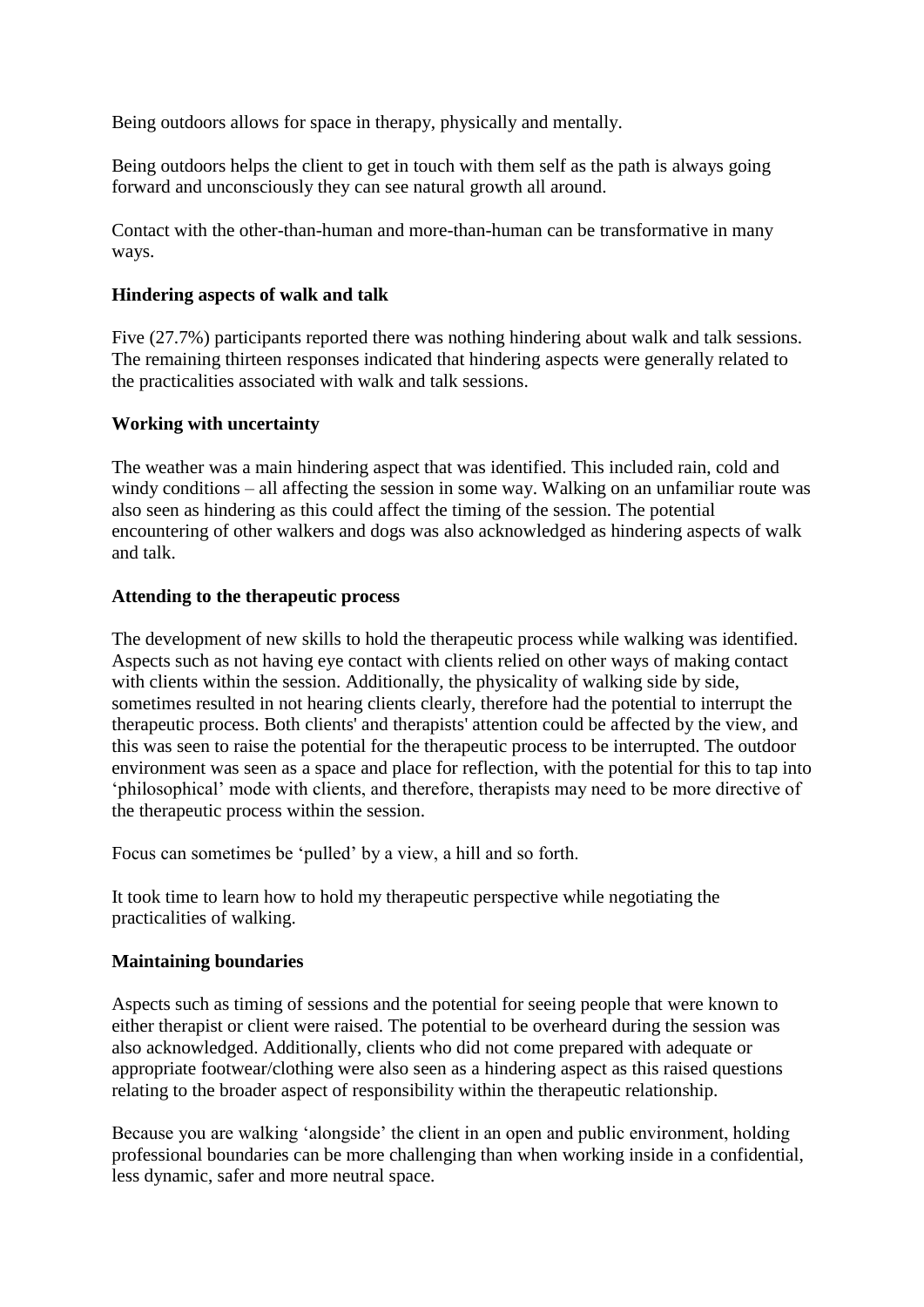I have concerns regarding confidentiality for clients. Being outdoors walking in parks anyone can hear the conversation, which at times can alter the therapeutic alliance, stop a client talking for a few moments.

#### **Working within certain restrictions**

It was acknowledged that while walking and talking offered certain freedom, it also brought with it restrictions. These restrictions related to not being able to engage in additional creative therapeutic exercises during a walk and talk session and that there was no additional information on hand should it be required. For example:

I also like to work with clients through sitting on the floor and using large pieces of paper as I feel this adds to the sessions however this is not possible when doing walk and talk sessions.

The limitations of only being able to talk and not being able to do any experiential work due to the public nature of the outdoor space.

### **Discussion**

The results from this preliminary study of professional knowledge suggest that walk and talk is an emergent psychotherapeutic approach, characterised by a substantial degree of consensus across walk and talk practitioners regarding the rationale for this type of intervention and the facilitative processes that are supported by it. A key finding is the extent to which practitioners regard it as an effective means of 'unsticking' therapy processes. This finding supports the existing call for further exploration into the relationship between bodily movement, cognition and psychological processes within outdoor settings so that more can be understood about how the components of walk and talk interact and contribute to therapeutic change (Corazon et al., [2011\)](http://onlinelibrary.wiley.com/doi/10.1002/capr.12042/full#capr12042-bib-0007).

In addition, there appears to be an inherent degree of 'not knowing' about what might occur during a walk and talk session, with some aspects of the method that were identified as being helpful also described as hindering. For example, lack of eye contact was reported as useful for some clients, while also being experienced as hindering for the therapist when trying to gauge what is happening for a client. Similarly, walking side by side could promote equality in the therapeutic relationship and offer a tangible sense of support and journeying together yet could also mean it is difficult to hear what the client is saying. Jordan & Marshall [\(2010\)](http://onlinelibrary.wiley.com/doi/10.1002/capr.12042/full#capr12042-bib-0016) refer to aspects of unpredictability as challenges to the traditional 'frame' of the therapeutic encounter. They argue that therapists themselves need to be able to tolerate the uncertainty in order to negotiate outdoor spaces with their clients. Furthermore, Jordan & Marshall [\(2010\)](http://onlinelibrary.wiley.com/doi/10.1002/capr.12042/full#capr12042-bib-0016) recommend that a fluid and dynamic approach to contracting and boundaries represents an integral part of therapeutic practice in the outdoors.

The findings from this study regarding the characteristics of walk and talk practice (i.e. duration and variation of settings), the importance of therapists' personal beliefs about the outdoors and walking in their decision to offer walk and talk, and the range of psychotherapeutic modalities utilised in walk and talk, generally support the conclusions of the McKinney [\(2011\)](http://onlinelibrary.wiley.com/doi/10.1002/capr.12042/full#capr12042-bib-0020) study. The helpful and hindering factors identified by this present study are similar to those reported in previous studies (Doucette, [2004;](http://onlinelibrary.wiley.com/doi/10.1002/capr.12042/full#capr12042-bib-0010) McKinney, [2011\)](http://onlinelibrary.wiley.com/doi/10.1002/capr.12042/full#capr12042-bib-0020). However, as with previous studies, helpful factors relating to client benefits need to be interpreted with caution as clients themselves have not been the participants in these studies.